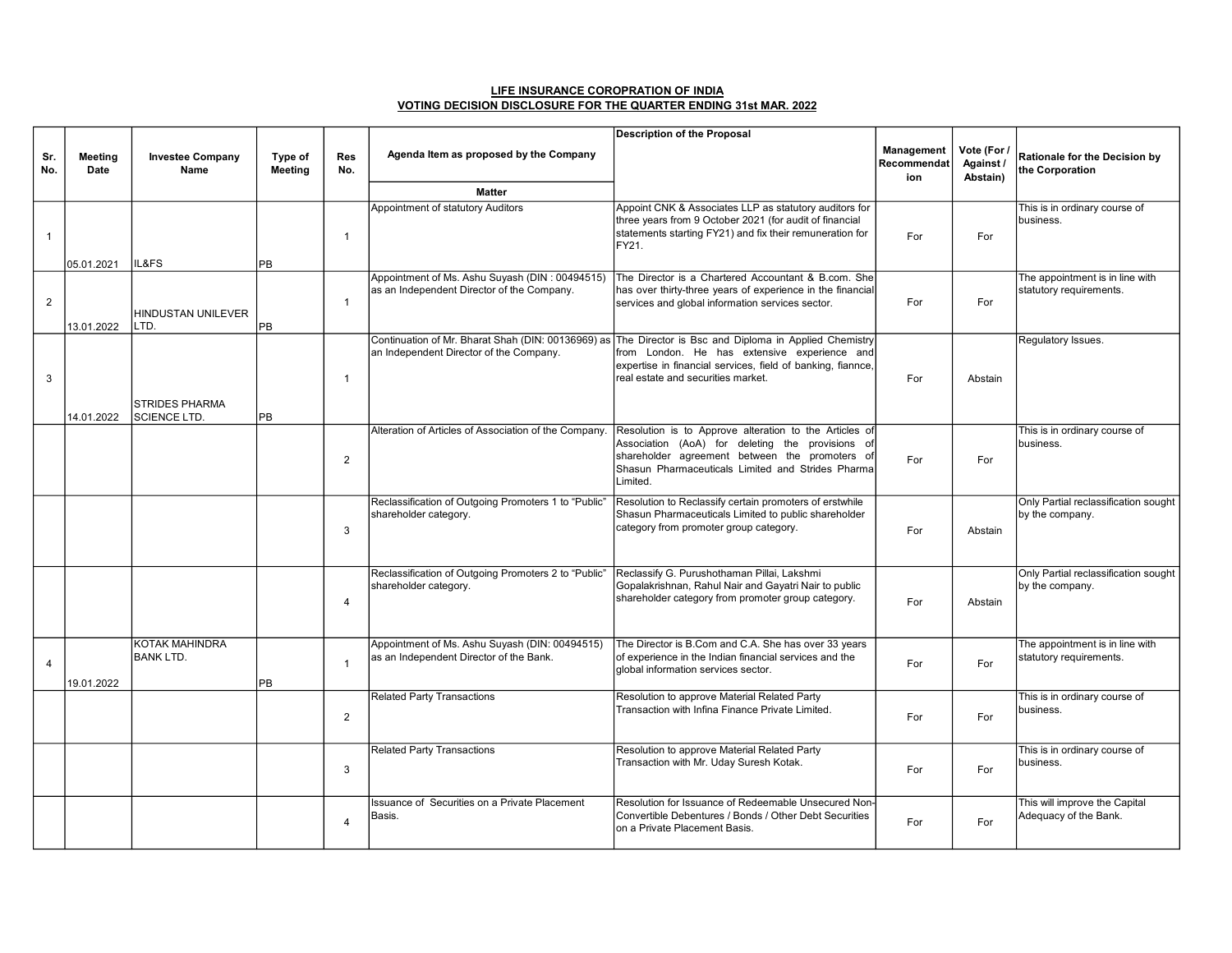|                |                 |                                                 |                           |                   |                                                                                                                                                                      | <b>Description of the Proposal</b>                                                                                                                                                                                                                                            |                                  |                                      |                                                                                                                               |
|----------------|-----------------|-------------------------------------------------|---------------------------|-------------------|----------------------------------------------------------------------------------------------------------------------------------------------------------------------|-------------------------------------------------------------------------------------------------------------------------------------------------------------------------------------------------------------------------------------------------------------------------------|----------------------------------|--------------------------------------|-------------------------------------------------------------------------------------------------------------------------------|
| Sr.<br>No.     | Meeting<br>Date | <b>Investee Company</b><br>Name                 | Type of<br><b>Meeting</b> | <b>Res</b><br>No. | Agenda Item as proposed by the Company                                                                                                                               |                                                                                                                                                                                                                                                                               | Management<br>Recommendat<br>ion | Vote (For /<br>Against /<br>Abstain) | Rationale for the Decision by<br>the Corporation                                                                              |
|                |                 |                                                 |                           |                   | <b>Matter</b>                                                                                                                                                        |                                                                                                                                                                                                                                                                               |                                  |                                      |                                                                                                                               |
| 5              | 04.02.2022      | <b>SIEMENS LTD.</b>                             | AGM                       | $\mathbf{1}$      | Adoption of standalone and consolidated financial<br>statements for the year ended 30 September 2021                                                                 | Financial Statements comply in all material aspects with<br>Ind AS notified under section 133 of Companies Act<br>2013 and other relevant provisions. The auditors report<br>is not qualified.                                                                                | For                              | For                                  | No qualifications as per the<br>Auditors' report.                                                                             |
|                |                 |                                                 |                           |                   | Declaration of Dividend.                                                                                                                                             | Resolution to Declare dividend of Rs. 8 per equity share                                                                                                                                                                                                                      |                                  |                                      | As per the financials, the company                                                                                            |
|                |                 |                                                 |                           | 2                 |                                                                                                                                                                      | (face value Rs. 2)                                                                                                                                                                                                                                                            | For                              | For                                  | is generating sufficient cash<br>profits.                                                                                     |
|                |                 |                                                 |                           | $\mathbf{3}$      | Reappointment of Dr. Daniel Spindler (DIN:<br>08533833) as Director.                                                                                                 | The Director has a degree in Business Administration<br>and Conferral of a doctorate from University of<br>Regensburg, Germany. He has over two decades of<br>experience in the relevant field.                                                                               | For                              | For                                  | The reappointment is in line with<br>statutory requirements.                                                                  |
|                |                 |                                                 |                           | $\overline{4}$    | Appointment of Mr. Will em Rudolf Basson (DIN:<br>09081871) as Director of the Company.                                                                              | The Director is a Graduate in Commerce from Pretoria.<br>In his professional career of over 25 years, he has held<br>senior positions such as Financial Controller/Chief<br>Financial Officer in various countries, in companies such<br>as Siemens, Continental and Philips. | For                              | For                                  | The appointment is in line with<br>statutory requirements.                                                                    |
|                |                 |                                                 |                           | 5                 | Change in place of keeping Registers, Returns, etc.                                                                                                                  | Resolution to approve change in place of keeping<br>egisters, returns and other documents                                                                                                                                                                                     | For                              | For                                  | This is in ordinary course of<br>business.                                                                                    |
|                |                 |                                                 |                           | 6                 | Remuneration to Cost Auditor.                                                                                                                                        | Resolution to approve remuneration of Rs 2.0 mn<br>payable to R. Nanabhoy & Co., Cost Accountants for<br>year ending 30 September 2022.                                                                                                                                       | For                              | For                                  | This is in ordinary course of<br>business.                                                                                    |
| 6              | 10.02.2022      | <b>INDUSTRIAL</b><br><b>INVESTMENT TRUST</b>    | PB                        | $\overline{1}$    | Sale of the Company's entire equity stake held in<br>Future Generali India Life Insurance Company<br>Limited.                                                        | Approval for Sale of the Company's entire equity stake<br>held in Future Generali India Life Insurance Company<br>Limited (FGILICL), a joint venture entity of the Company<br>to Generali Participations Netherlands N.V., one of the<br>Joint Venture Partners of FGILICL.   | For                              | For                                  | This will help to generate liquidity.                                                                                         |
| $\overline{7}$ | 10.02.2022      | <b>ALKEM LABS</b>                               | PB                        | $\overline{1}$    | Appointment of Mrs. Madhurima Singh as a Whole<br>time Director to be designated as an Executive<br>Director of the Company.                                         | The Director is MSc (Botany) and has Diploma in<br>entrepreneurship, B.A and is Currently working on PhD<br>in Microbial & Molecular Genetics.                                                                                                                                | For                              | Oppose                               | No variable pay, no justification to<br>pay higher remuneration in<br>comparison to other EDs. Lack of<br>disclosures.        |
| 8              | 11.02.2022      | AUROBINDO PHARMA                                | PB                        | $\mathbf{1}$      | Appointing and designating MR.K.NITHYANANDA<br>REDDY (DIN: 01284195), Vice Chairman & Whole<br>time Director as Vice Chairman & Managing Director<br>of the Company. | The Director has been associated with the Company<br>from the initial days as a promoter, and is well versed<br>with manufacturing technologies, systems, processes<br>and controls.                                                                                          | For                              | Abstain                              | In view of the various<br>regulatory violations in the past<br>and in recent warning letter issued<br>for its one of the API. |
| 9              | 15.02.2022      | <b>TATA CONSULTANCY</b><br><b>SERVICES LTD.</b> | PB                        | $\overline{1}$    | Buy-Back of equity Shares.                                                                                                                                           | Resolution for approval of Buyback of upto 4,00,00,000<br>shares of face value Re. 1 at a price of Rs. 4,500 (Four<br>thousand Five hundred crore) per equity share in cash<br>for an aggregate consideration not exceeding Rs.<br>18,000 crore.                              | For                              | For                                  | This will result in excess cash<br>being distributed to shareholders.                                                         |
| 10             | 18.02.2022      | <b>CADILA HEALTHCARE</b><br>LTD.                | EGM                       | $\overline{1}$    | Change in name of the Company                                                                                                                                        | Resolution to change the name of the Company from<br>"Cadila Healthcare Ltd." to "Zydus Lifesciences Ltd."                                                                                                                                                                    | For                              | For                                  | This is in ordinary course of<br>business.                                                                                    |
|                |                 |                                                 |                           | 2                 | Alteration in the Memorandum of Association and<br>the Articles of Association of the Company                                                                        | Approve alteration to Articles of Association (AoA) and<br>Memorandum of Association (MoA) to reflect the change<br>In name to Zydus Lifesciences Limited.                                                                                                                    | For                              | For                                  | This is in ordinary course of<br>business.                                                                                    |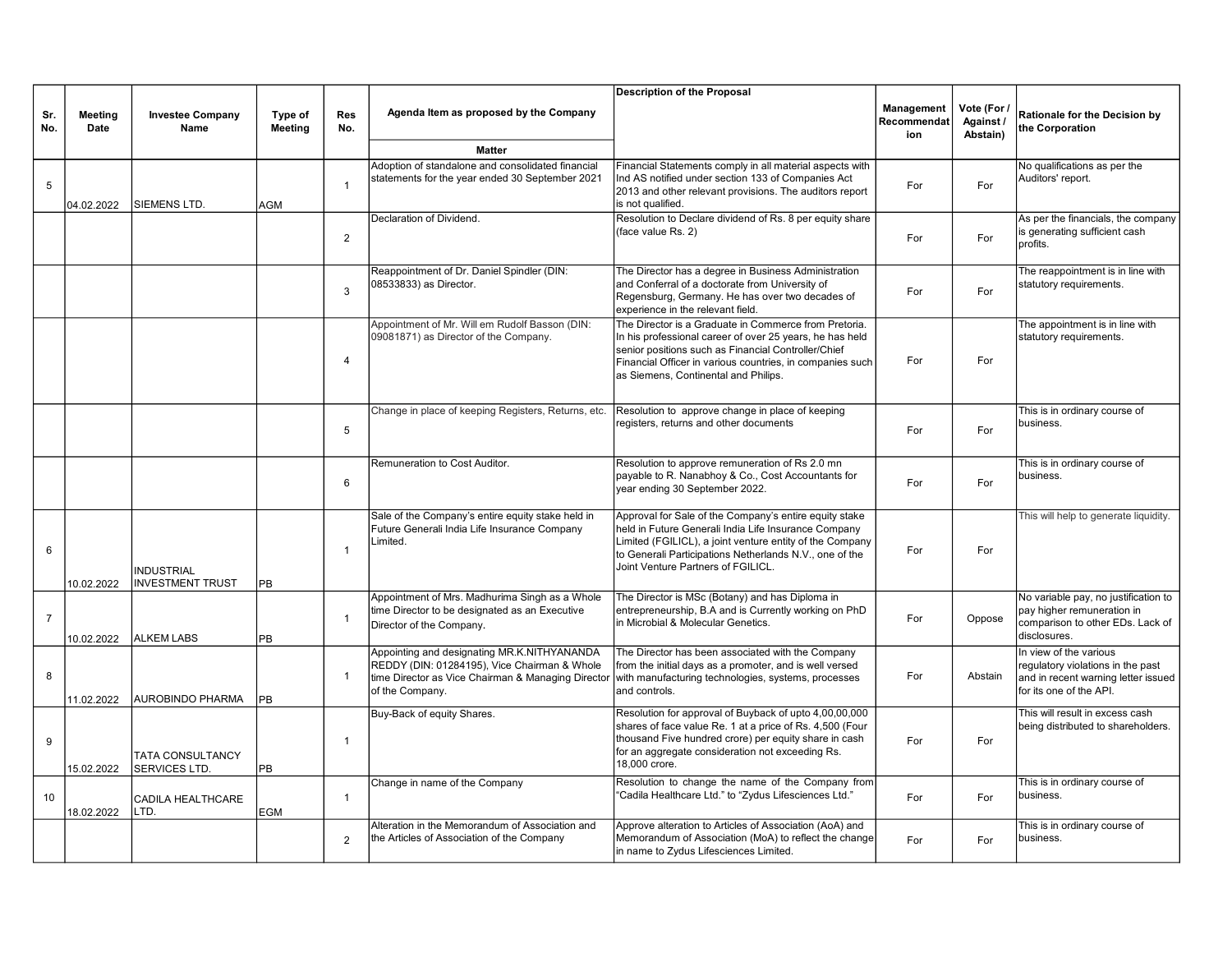|            |                        |                                             |                           |                         |                                                                                                                                                                  | <b>Description of the Proposal</b>                                                                                                                                                                                                             |                                  |                                      |                                                                                                                                                                                |
|------------|------------------------|---------------------------------------------|---------------------------|-------------------------|------------------------------------------------------------------------------------------------------------------------------------------------------------------|------------------------------------------------------------------------------------------------------------------------------------------------------------------------------------------------------------------------------------------------|----------------------------------|--------------------------------------|--------------------------------------------------------------------------------------------------------------------------------------------------------------------------------|
| Sr.<br>No. | <b>Meeting</b><br>Date | <b>Investee Company</b><br>Name             | Type of<br><b>Meeting</b> | <b>Res</b><br>No.       | Agenda Item as proposed by the Company                                                                                                                           |                                                                                                                                                                                                                                                | Management<br>Recommendat<br>ion | Vote (For /<br>Against /<br>Abstain) | Rationale for the Decision by<br>the Corporation                                                                                                                               |
|            |                        |                                             |                           |                         | <b>Matter</b>                                                                                                                                                    |                                                                                                                                                                                                                                                |                                  |                                      |                                                                                                                                                                                |
|            |                        |                                             |                           | 3                       | Re-appointment of Dr. Sharvil P. Patel (DIN-<br>00131995) as the Managing Director of the<br>Company for a further period of 5 (five) years.                     | The Director has Bachelor's Degree in chemical and<br>pharmaceutical sciences Doctorate in philosophy (on<br>Breast Cancer) from University of Sunderland, United<br>Kingdom.                                                                  | For                              | Oppose                               | The appointment is not compliant<br>with statutory requirements.                                                                                                               |
| 11         | 24.02.2022             | <b>IFCI</b>                                 | EGM                       | $\mathbf{1}$            | Issue of Equity shares.                                                                                                                                          | Issue of equity shares aggregating upto Rs. 100 crore<br>by way of preferential allotment to Government of India<br>(GOI).                                                                                                                     | For                              | For                                  | This is in ordinary course of<br>business and will help to<br>strengthen the capital base of the<br>company.                                                                   |
| 12         | 25.02.2022             | BEML                                        | <b>NCLT</b>               | $\overline{1}$          | Scheme of arrangement.                                                                                                                                           | Composite Scheme of Arrangement between Bharat<br>Earth Movers Limited (BEML) and BEML Land Assets<br>Limited (BLAL) and their respective shareholders and<br>creditors.                                                                       | For                              | For                                  | The scheme will help the company<br>to unlock the value of its non-core<br>assets by demerging them into a<br>separate company and will ensure<br>a smooth divestment process. |
| 13         | 26.02.2022             | <b>BHARTI AIRTEL LTD.</b>                   | EGM                       | $\overline{1}$          | Issuance of equity shares of the Company on<br>preferential basis.                                                                                               | Resolution to Approve preferential issue of equity<br>shares aggregating Rs. 5224.38 crores to Google<br>International LLC, non-promoter.                                                                                                      | For                              | For                                  | This is in ordinary course of<br>business and will help to<br>strengthen the capital base of the<br>company.                                                                   |
|            |                        |                                             |                           | 2                       | <b>Related Party Transactions</b>                                                                                                                                | Resolution to Approve related party transaction with<br>Nxtra Data Ltd, subsidiary, for an aggregate value of Rs.<br>30000 crores per annum from FY23 to FY27.                                                                                 | For                              | For                                  | This is in ordinary course of<br>business.                                                                                                                                     |
|            |                        |                                             |                           | 3                       | <b>Related Party Transactions</b>                                                                                                                                | Resolution to Approve related party transactions with<br>Bharti Hexacom Ltd, subsidiary, for an aggregate value<br>of Rs. 2800 crores per annum from FY23 to FY27                                                                              | For                              | For                                  | This is in ordinary course of<br>business.                                                                                                                                     |
|            |                        |                                             |                           | $\overline{4}$          | <b>Related Party Transactions</b>                                                                                                                                | Resolution to Approve related party transactions with<br>Indus Towers Ltd, a joint venture, for an aggregate<br>value of Rs. 17000 crores per annum from FY22 to<br>FY25 and for an aggregate value of Rs. 20000 crores<br>per annum for FY26. | For                              | For                                  | This is in ordinary course of<br>business.                                                                                                                                     |
| 14         | 01.03.2022             | THANJAVUR SPG.<br>MILLS LTD.                | NCLT                      | $\overline{1}$          | Scheme of arrangement.                                                                                                                                           | Scheme of arrangement between Thanjavur Spinning<br>Mill Limited and its Creditors, Equity Shareholders,<br>Cumulative Redeemable Preference Shareholders and<br>Cumulative Optionally<br>Convertible Redeemable<br>Preference Shareholders.   | For                              | For                                  | The company has provided<br>liquidity option to the shareholders<br>of the Company by structuring an<br>exit option for all the equity<br>shareholders.                        |
| 15         | 04.03.2022             | <b>BAJAJ FINANCE LTD.</b>                   | РB                        | $\overline{1}$          | Increase in borrowing limits.                                                                                                                                    | Resolution to increase the borrowing limits from Rs.<br>160,000 crore to Rs. 225,000 crore.                                                                                                                                                    | For                              | For                                  | This is in ordinary course of<br>business to augment the capital<br>resources of the company.                                                                                  |
|            |                        |                                             |                           | 2                       | Creation of charge/security on the Company's<br>assets with respect to borrowing.                                                                                | Creation of charges/mortgages on company's assets up<br>to Rs. 225000 crores.                                                                                                                                                                  | For                              | For                                  | This is in ordinary course of<br>business and will help the<br>company to raise incremental<br>debt.                                                                           |
| 16         | 08.03.2022             | <b>AXIS BANK</b><br>LTD.(FORLY.UTI BANK) PB |                           | $\overline{\mathbf{1}}$ | Re-appointment of Rakesh Makhija (DIN: 00117692) The Director is a Chemical engineer and has held a<br>as the Non-Executive (Part-time) Chairman of the<br>Bank. | number of top management positions within the SKF<br>Group. He was the President for the Industrial Market<br>(Strategic Industries) and a member of the Group<br>Executive Committee, based in Gothenburg, Sweden.                            | For                              | For                                  | The appointment is in line with<br>statutory requirements.                                                                                                                     |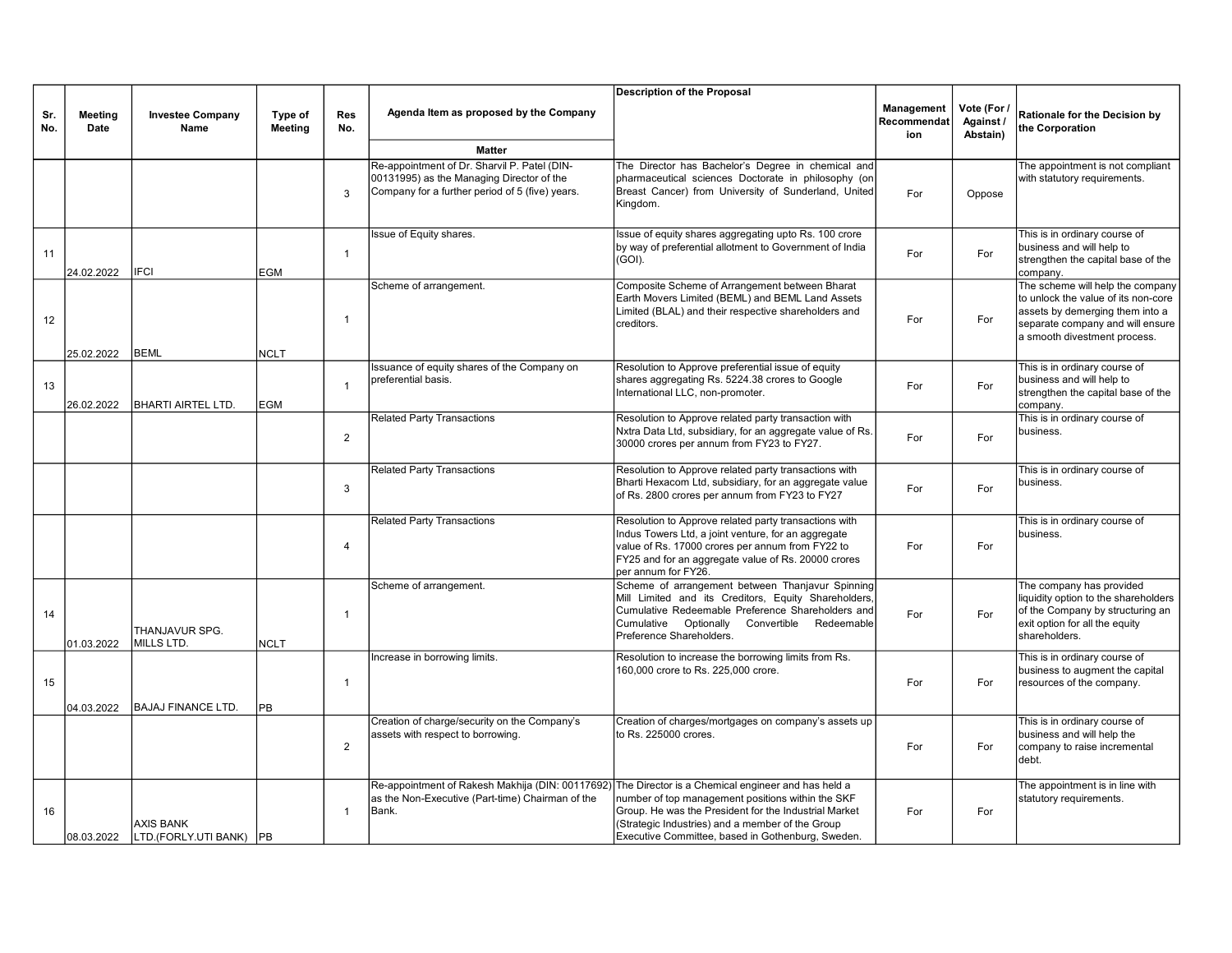|            |                        |                                                                           |                           |                   |                                                                                                                                                  | <b>Description of the Proposal</b>                                                                                                                                                                                                                            |                                  |                                      |                                                                                                                                                                                                                                                                                      |
|------------|------------------------|---------------------------------------------------------------------------|---------------------------|-------------------|--------------------------------------------------------------------------------------------------------------------------------------------------|---------------------------------------------------------------------------------------------------------------------------------------------------------------------------------------------------------------------------------------------------------------|----------------------------------|--------------------------------------|--------------------------------------------------------------------------------------------------------------------------------------------------------------------------------------------------------------------------------------------------------------------------------------|
| Sr.<br>No. | <b>Meeting</b><br>Date | <b>Investee Company</b><br>Name                                           | Type of<br><b>Meeting</b> | <b>Res</b><br>No. | Agenda Item as proposed by the Company                                                                                                           |                                                                                                                                                                                                                                                               | Management<br>Recommendat<br>ion | Vote (For /<br>Against /<br>Abstain) | Rationale for the Decision by<br>the Corporation                                                                                                                                                                                                                                     |
|            |                        |                                                                           |                           |                   | <b>Matter</b>                                                                                                                                    |                                                                                                                                                                                                                                                               |                                  |                                      |                                                                                                                                                                                                                                                                                      |
|            |                        |                                                                           |                           | 2                 | Appointment of Ashish Kotecha (DIN: 02384614) as<br>a Non-Executive (Nominee of entities affiliated to<br>Bain Capital) Director of the Bank.    | The Director is a MBA, has adegree of Master of<br>Commerce (Banking and Finance) and is a Bachelor of<br>Commerce (Financial Accounting and Auditing). He has<br>decades of experience.                                                                      | For                              | For                                  | The appointment is in line with<br>statutory requirements.                                                                                                                                                                                                                           |
|            |                        |                                                                           |                           |                   | Re-designation, Reappointment and Revise<br>remuneration of Rajiv Anand (DIN: 02541753) as<br>3, 4 & 5 the Deputy Managing Director of the Bank. | The Director is B.Com and C.A. He has over 3 years of<br>experience in the Financial services Industry.                                                                                                                                                       | For                              | For                                  | The appointment is in line with<br>statutory requirements. The<br>proposed remuneration is<br>reasonable and in line with market<br>practices.                                                                                                                                       |
| 17         | 08.03.2022             | SHRIRAM TRANSPORT<br><b>FINANCE COMPANY</b><br><b>LIMITED</b>             | PB                        | $\overline{1}$    | Cancellation of equity shares.                                                                                                                   | Resolution to Approve cancellation of 6141 equity<br>shares of face value of Rs.10 each not taken or agreed<br>to be taken by any person from the issued share capital<br>of the<br>Company.                                                                  | For                              | For                                  | Cancellation of unsusbribed<br>shares.                                                                                                                                                                                                                                               |
|            |                        |                                                                           |                           | $\overline{2}$    | Renewal of limit to issue debentures on private<br>placement basis by the Board.                                                                 | Resolution seeking shareholders approval to issue<br>redeemable non-convertible debentures, subordinated<br>debentures, bonds, structured/hybrid instruments or any<br>other debt securities on private placement basis up to<br>the limit of ₹ 35,000 crore. | For                              | For                                  | The resolution enables raising of<br>capital for improved functioning.                                                                                                                                                                                                               |
| 18         | 09.03.2022             | <b>RELIANCE INDUSTRIES</b><br>LTD.                                        | <b>NCLT</b>               | $\mathbf{1}$      | Transfer of gasification undertaking into Reliance<br>Syngas Limited                                                                             | Resolution to Approve transfer of gasification<br>undertaking into Reliance Syngas Limited, a wholly<br>owned subsidiary on a slump sale basis                                                                                                                | For                              | For                                  | The transfer of gasification<br>undertaking to a wholly owned<br>subsidiary will help induct strategic<br>partners and investors.                                                                                                                                                    |
| 19         | 10.03.2022             | <b>CUMMINS INDIA LTD</b>                                                  | EGM                       | $\mathbf{1}$      | Related Party Transactions.                                                                                                                      | To approve additional material related party<br>transaction(s) with Cummins Limited, UK                                                                                                                                                                       | For                              | For                                  | This is in ordinary course of<br>business.                                                                                                                                                                                                                                           |
|            |                        |                                                                           |                           | $\overline{2}$    | Related Party Transactions.                                                                                                                      | To approve material related party transaction(s) with<br>Cummins Technologies India Private Limited                                                                                                                                                           | For                              | For                                  | This is in ordinary course of<br>business.                                                                                                                                                                                                                                           |
| 20         | 14.03.2022             | <b>ADANI PORTS AND</b><br>SPECIAL ECONOMIC<br><b>ZONE LIMITED</b>         | <b>NCLT</b>               | -1                | Scheme of arrangement.                                                                                                                           | Composite Scheme of Arrangement between<br>Gangavaram Port Limited and Adani Ports and Special<br>Economic Zone Limited and Adani Gangavaram Port<br>Private Limited and their respective shareholders and<br>creditors.                                      | For                              | For                                  | This will result in synergies and<br>benefit from the combining of<br>resources, experience and<br>expertise in developing and<br>operating ports in India, and cost<br>savings expected to from<br>rationalization, standardization and<br>simplification of business<br>processes. |
| 21         | 14.03.2022             | <b>BSE LTD</b>                                                            | PB                        | $\mathbf{1}$      | <b>Issue of Bonus shares</b>                                                                                                                     | Resolution seeking shareholders approval to issue of<br>Bonus Shares in the ratio of two bonus shares for every<br>one held (2:1) on 8 February 2022.                                                                                                         | For                              | For                                  | The bonus shares will improve<br>stock liquidity and expand the<br>retail shareholder base.                                                                                                                                                                                          |
| 22         | 17.03.2022             | <b>MAHINDRA &amp;</b><br><b>MAHINDRA FINANCIAL</b><br><b>SERVICES LTD</b> | lPB                       | $\mathbf{1}$      | Alteration to the Object Clause of the Memorandum<br>of Association of the Company                                                               | Resolution seeking to amend the clauses in the<br>company's MoA for operational reasons.                                                                                                                                                                      | For                              | For                                  | This is in ordinary course of<br>business.                                                                                                                                                                                                                                           |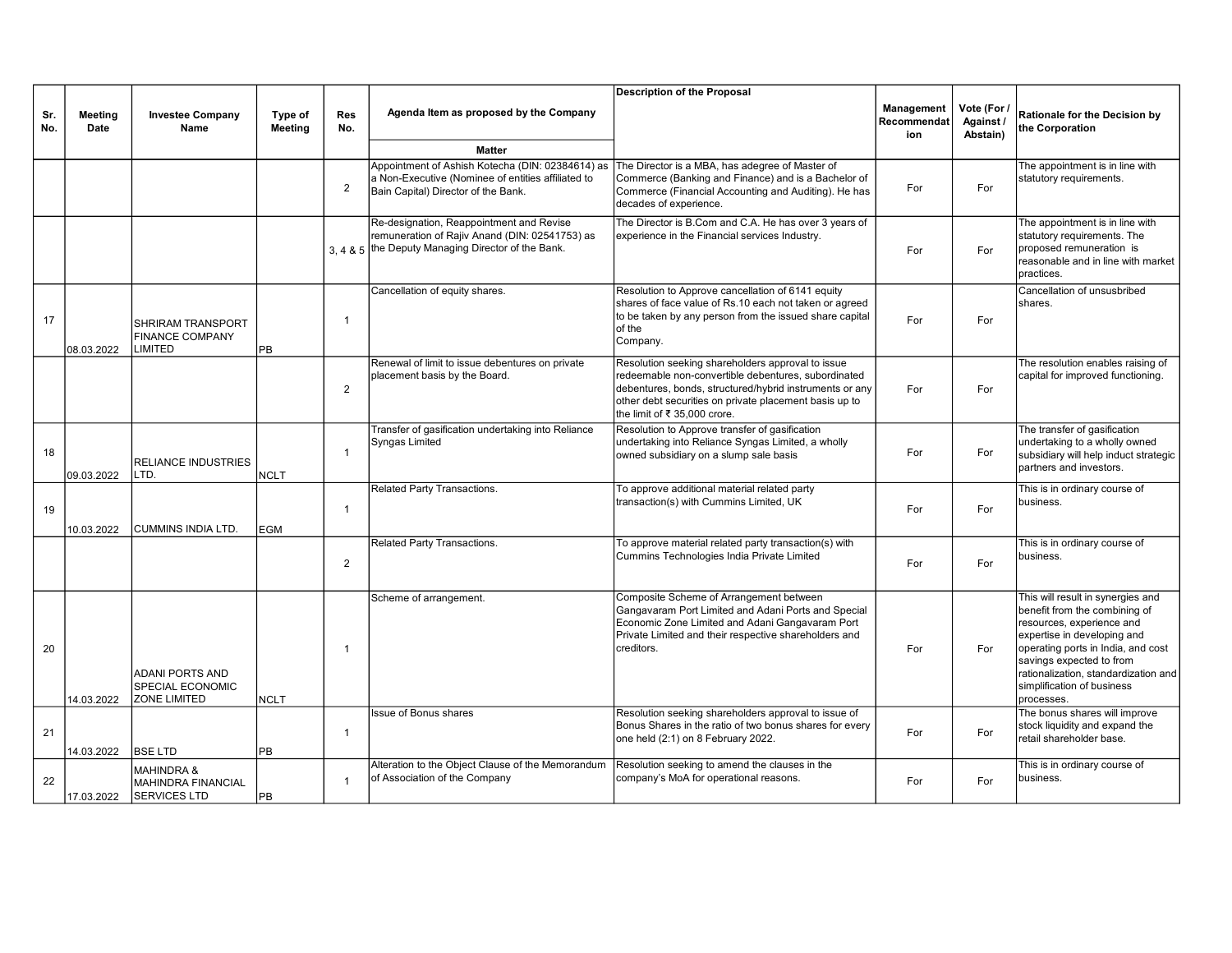|            |                 |                                                 |                    |                |                                                                                                                                                                       | <b>Description of the Proposal</b>                                                                                                                                                                                                                                  |                                  |                                      |                                                            |
|------------|-----------------|-------------------------------------------------|--------------------|----------------|-----------------------------------------------------------------------------------------------------------------------------------------------------------------------|---------------------------------------------------------------------------------------------------------------------------------------------------------------------------------------------------------------------------------------------------------------------|----------------------------------|--------------------------------------|------------------------------------------------------------|
| Sr.<br>No. | Meeting<br>Date | <b>Investee Company</b><br>Name                 | Type of<br>Meeting | Res<br>No.     | Agenda Item as proposed by the Company                                                                                                                                |                                                                                                                                                                                                                                                                     | Management<br>Recommendat<br>ion | Vote (For /<br>Against /<br>Abstain) | Rationale for the Decision by<br>the Corporation           |
|            |                 |                                                 |                    |                | <b>Matter</b>                                                                                                                                                         |                                                                                                                                                                                                                                                                     |                                  |                                      |                                                            |
|            |                 |                                                 |                    | 2              | Appointment of Mr. Siddhartha Mohanty as a Non<br>Executive (Non-Independent) Director of the<br>Company.                                                             | The Director is MA, LLB, Post Graduate Certificate in<br>Business Management and Licentiate. He is Managing<br>Director of Life Insurance Corporation of India (LIC).<br>Prior to his current role, he was the Managing Director of<br>LIC Housing Finance Limited. | For                              | For                                  | The appointment is in line with<br>statutory requirements. |
| 23         | 19.03.2022      | <b>ALEMBIC</b><br><b>PHARMACEUTICALS</b><br>LTD | <b>PB</b>          | $\mathbf{1}$   | Appointment of Mr. Ashok Barat (DIN: 00492930) as<br>an Independent Director of the Company.                                                                          | The Director is Chartered Accountant, C.S.; CA<br>(England and Wales); CPA (Australia). He is former<br>MD, Forbes and Company. He is past President of the<br>Bombay Chamber of Commerce and Industry; Council<br>of EU Chambers of Commerce in India.             | For                              | For                                  | The appointment is in line with<br>statutory requirements. |
| 24         | 22.03.2022      | ANGLO-FRENCH<br><b>DRUGS &amp; INDS. LTD.</b>   | <b>PB</b>          | 2              | Invest funds of the Company or provide loan or<br>quarantee.                                                                                                          | Resolution seeking approval to invest funds of the<br>Company or provide loan or guarantee pursuant to<br>provisions of Section 186 of Companies Act, 2013 not<br>exceeding ₹ 300 crores.                                                                           | For                              | Abstain                              | The clause could raise<br>governance issues in future.     |
| 25         | 25.03.2022      | <b>SANOFI INDIA LTD.</b>                        | PB                 | $\mathbf{1}$   | Related Party Transactions.                                                                                                                                           | Resolution seeking Approval for Material Related Party<br>Transaction(s) with Sanofi Healthcare India Private<br>Limited (SHIPL).                                                                                                                                   | For                              | For                                  | This is in ordinary course of<br>business.                 |
| 26         | 25.03.2022      | <b>CARE RATINGS LTD.</b>                        | PB                 | $\overline{1}$ | Appointment of Ms. Shubhangi Soman as a Non-<br>Executive Non-Independent Director of the<br>Company.                                                                 | The Director is FCA & B.Com. She has been designated<br>CFO since 2018 and assumed charge as Executive<br>Director (F&A) on 1st June 2020 at the Life Insurance<br>Corporation of India.                                                                            | For                              | For                                  | The appointment is in line with<br>statutory requirements. |
| 27         | 25.03.2022      | <b>GODREJ INDUSTRIES</b><br><b>LTD</b>          | PB                 | -1             | Approval of additional investment.                                                                                                                                    | Resolution to Approve additional investment of upto Rs.<br>2000 crore in Godrej Properties Ltd (GPL).                                                                                                                                                               | For                              | For                                  | This will help the expansion of the<br>business.           |
|            |                 |                                                 |                    | 2              | Approval of additional investment.                                                                                                                                    | Approve further investment of upto Rs. 500 crore in<br>Godrej Agrovet Ltd (GAL).                                                                                                                                                                                    | For                              | For                                  | This will help the expansion of the<br>business.           |
| 28         | 27.03.2022      | UNITED NILGIRI TEA<br><b>ESTATES CO. LTD.</b>   | PB                 | $\overline{1}$ | To consider availing the professional services of Mr.<br>T.G.B. Pinto, Director [DIN:00025593] as an advisor<br>to the company and to hold office or place of profit. | Mr. T.G.B. Pinto has requisite qualification and<br>experience for providing advisory services to the<br>Company.                                                                                                                                                   | For                              | For                                  | This is in ordinary course of<br>business.                 |
| 29         | 28.03.2022      | <b>ICRA LIMITED.</b>                            | PB                 | $\overline{1}$ | Appointment of Ms. Shivani Priya Mohini Kak as a<br>Non-Executive and Non-Independent Director of the<br>Company.                                                     | The Director is M.B.A & B.Sc.(Hons) & heads the<br>Investor Relations Team and is responsible for<br>managing effective communications with the analytical<br>community, as well as existing and potential<br>shareholders.                                         | For                              | For                                  | The appointment is in line with<br>statutory requirements. |
|            |                 |                                                 |                    | 2              | Appointment of Mr. Ramnath Krishnan as a Director<br>of the Company not liable to retire by rotation.                                                                 | The Director is B.A in Economics and Cost & Works<br>Accountants and Chartered Accountant. He is is a<br>senior, experienced banker, with over 33 years of<br>experience in banking in India, Malaysia and Mauritius.                                               | For                              | For                                  | The appointment is in line with<br>statutory requirements. |
|            |                 |                                                 |                    | 3              | Appointment of Mr. Ramnath Krishnan as a<br>Managing Director & CEO of the Company and as<br>CEO of ICRA Group.                                                       | The Director is B.A in Economics and Cost & Works<br>Accountants and Chartered Accountant. He is is a<br>senior, experienced banker, with over 33 years of<br>experience in banking in India, Malaysia and Mauritius.                                               | For                              | For                                  | The appointment is in line with<br>statutory requirements. |
|            |                 |                                                 |                    | 4              | Related Party Transactions.                                                                                                                                           | Resolution for approval of material related<br>party<br>transactions between Moody's Corporation (and<br>affiliates) for an aggregate value not exceeding 200<br>Million USD (150 Crores) for an ongoing tenure, subject<br>to renewal as per contractual terms.    | For                              | Abstain                              | Inadequate disclosures.                                    |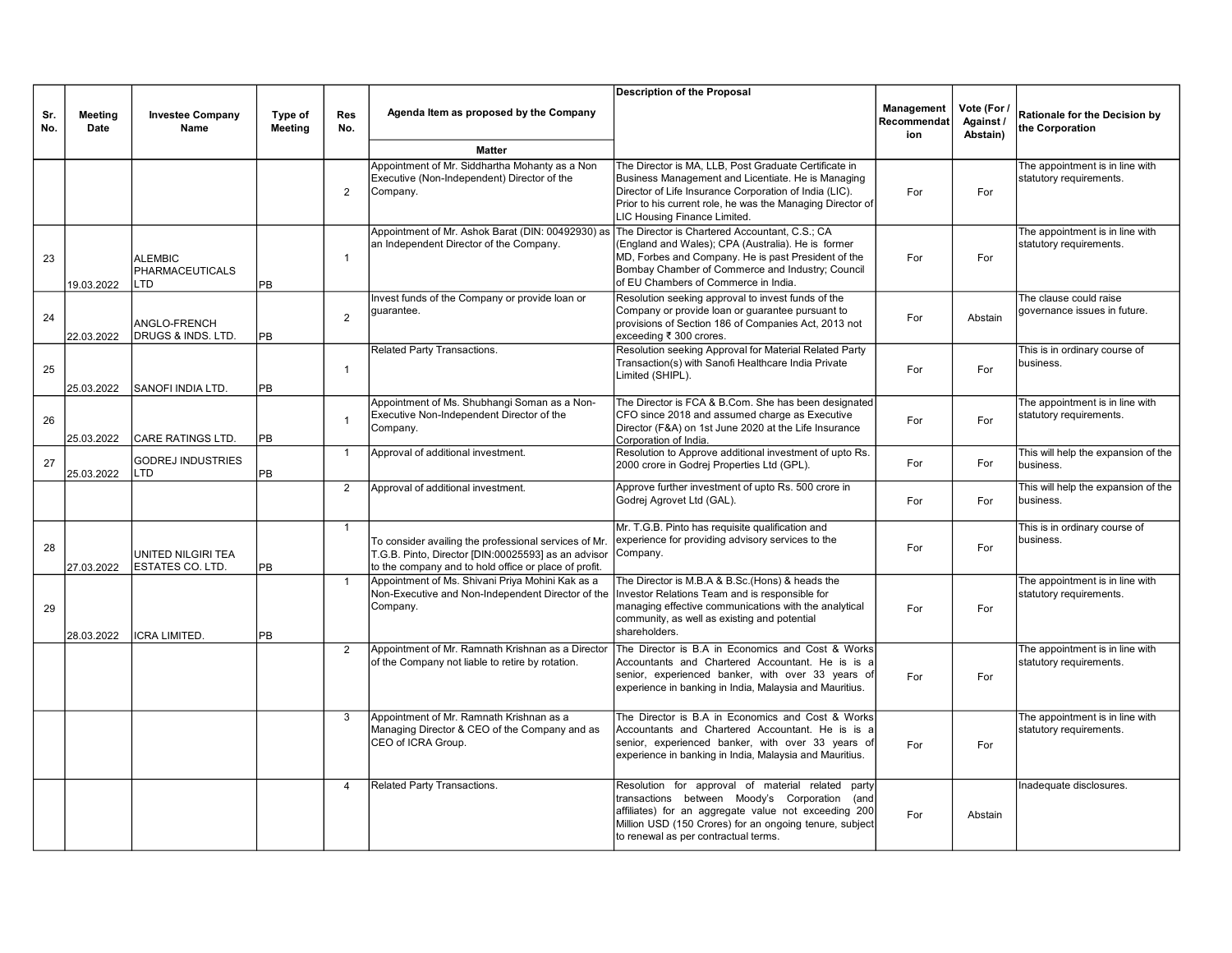|            |                        |                                              |                           |                   |                                                                                                                            | <b>Description of the Proposal</b>                                                                                                                                                                                                                                                                                  |                                  |                                      |                                                            |
|------------|------------------------|----------------------------------------------|---------------------------|-------------------|----------------------------------------------------------------------------------------------------------------------------|---------------------------------------------------------------------------------------------------------------------------------------------------------------------------------------------------------------------------------------------------------------------------------------------------------------------|----------------------------------|--------------------------------------|------------------------------------------------------------|
| Sr.<br>No. | <b>Meeting</b><br>Date | <b>Investee Company</b><br>Name              | Type of<br><b>Meeting</b> | <b>Res</b><br>No. | Agenda Item as proposed by the Company                                                                                     |                                                                                                                                                                                                                                                                                                                     | Management<br>Recommendat<br>ion | Vote (For /<br>Against /<br>Abstain) | Rationale for the Decision by<br>the Corporation           |
|            |                        |                                              |                           |                   | <b>Matter</b>                                                                                                              |                                                                                                                                                                                                                                                                                                                     |                                  |                                      |                                                            |
| 30         | 28.03.2022             | <b>HINDUSTAN</b><br>PETROLEUM CORPN.<br>LTD. | <b>PB</b>                 | $\overline{1}$    | Related Party Transactions.                                                                                                | Resolution for approval of the shareholders' to revise<br>the related party transaction limit for FY22 to Rs. 58500<br>crore from Rs. 44000 crore and For FY23 to Rs. 80000<br>crore from Rs. 46600 crore with HPCL Mittal Energy<br>Limited (HMEL                                                                  | For                              | For                                  | This is in ordinary course of<br>business.                 |
|            |                        |                                              |                           | $\overline{2}$    | Related Party Transactions.                                                                                                | Resolution for Approval of Material Related Party<br>Transaction(s) to be entered into with Hindustan Colas<br>Private Limited during Financial Year 2022-2023                                                                                                                                                      | For                              | For                                  | This is in ordinary course of<br>business.                 |
| 31         | 28.03.2022             | <b>DIVI'S LABORATORIES</b><br>LTD.           | PB                        | $\overline{1}$    | Re-appointment of Dr. Ramesh B.V. Nimmagadda<br>as an Independent Director of the Company.                                 | The Director is F.R.C.P.C. from Canada, Dr. Ramesh<br>has been with M/s. Apollo Cancer Hospital, Chennai, as<br>Senior Medical Oncologist. From 1993 to 2018 he has<br>been Director, Medical Oncology, Apollo Cancer<br>Institute, Chennai and since then he has been Senior<br>Consultant in the same department. | For                              | For                                  | The appointment is in line with<br>statutory requirements. |
|            |                        |                                              |                           | $\overline{2}$    | Re-appointment of Dr. Ganapaty Seru as an<br>Independent Director of the Company.                                          | The Director is M.Pharm, M.Sc. in Pharmacology, Ph.D<br>in Phytochemistry. He was the Principal of the University<br>College of Pharmaceutical Sciences and Rector of<br>Andhra University. He was Distinguished Professor,<br>Principal & Dean, GITAM Institute of Pharmacy.                                       | For                              | For                                  | The appointment is in line with<br>statutory requirements. |
|            |                        |                                              |                           | 3                 | Re-appointment of Ms. Nilima Prasad Divi as Whole-<br>time Director (Commercial) of the Company for a<br>period of 5 years | The Director has Master's Degree in International<br>Business and International Finance. She has significant<br>international exposure in UK and Scotland for over 5<br>years. Familiarity with<br>international<br>business<br>environment.                                                                        | For                              | For                                  | The appointment is in line with<br>statutory requirements. |
| 32         | 29.03.2022             | ICICIBANKLTD.                                | PB                        | $\mathbf{1}$      | Appointment of Ms. Vibha Paul Rishi (DIN:<br>05180796) as Special Independent Director                                     | The Director is BA (Economics) & MBA (Marketing). She<br>has decades of experience in the relevant field.                                                                                                                                                                                                           | For                              | For                                  | The appointment is in line with<br>statutory requirements. |
|            |                        |                                              |                           | 2                 | Related Party Transactions.                                                                                                | Resolution to Approve material related party<br>transactions for current account deposits for FY23, in<br>excess of Rs 10 billion or 10% of revenues, whichever is<br>lower                                                                                                                                         | For                              | For                                  | This is in ordinary course of<br>business.                 |
|            |                        |                                              |                           | 3                 | Related Party Transactions.                                                                                                | Resolution to Approve material related party<br>transactions for subscribing to securities issued by<br>related parties and purchase of securities from related<br>parties for FY23, upto Rs. 50.0 bn with each related<br>party.                                                                                   | For                              | For                                  | This is in ordinary course of<br>business.                 |
|            |                        |                                              |                           | $\overline{4}$    | Related Party Transactions.                                                                                                | Approve material related party transactions for sale of<br>securities to related parties for FY23, upto Rs. 50.0 bn<br>with each related party.                                                                                                                                                                     | For                              | For                                  | This is in ordinary course of<br>business.                 |
|            |                        |                                              |                           | 5                 | Related Party Transactions.                                                                                                | Approve material related party transactions for fund<br>based or non-fund based credit facilities in FY23, with<br>ICICI Prudential Life Insurance Company Limited upto<br>Rs. 25.0 bn and ICICI Securities Limited upto Rs. 60.0<br>lbn                                                                            | For                              | For                                  | This is in ordinary course of<br>business.                 |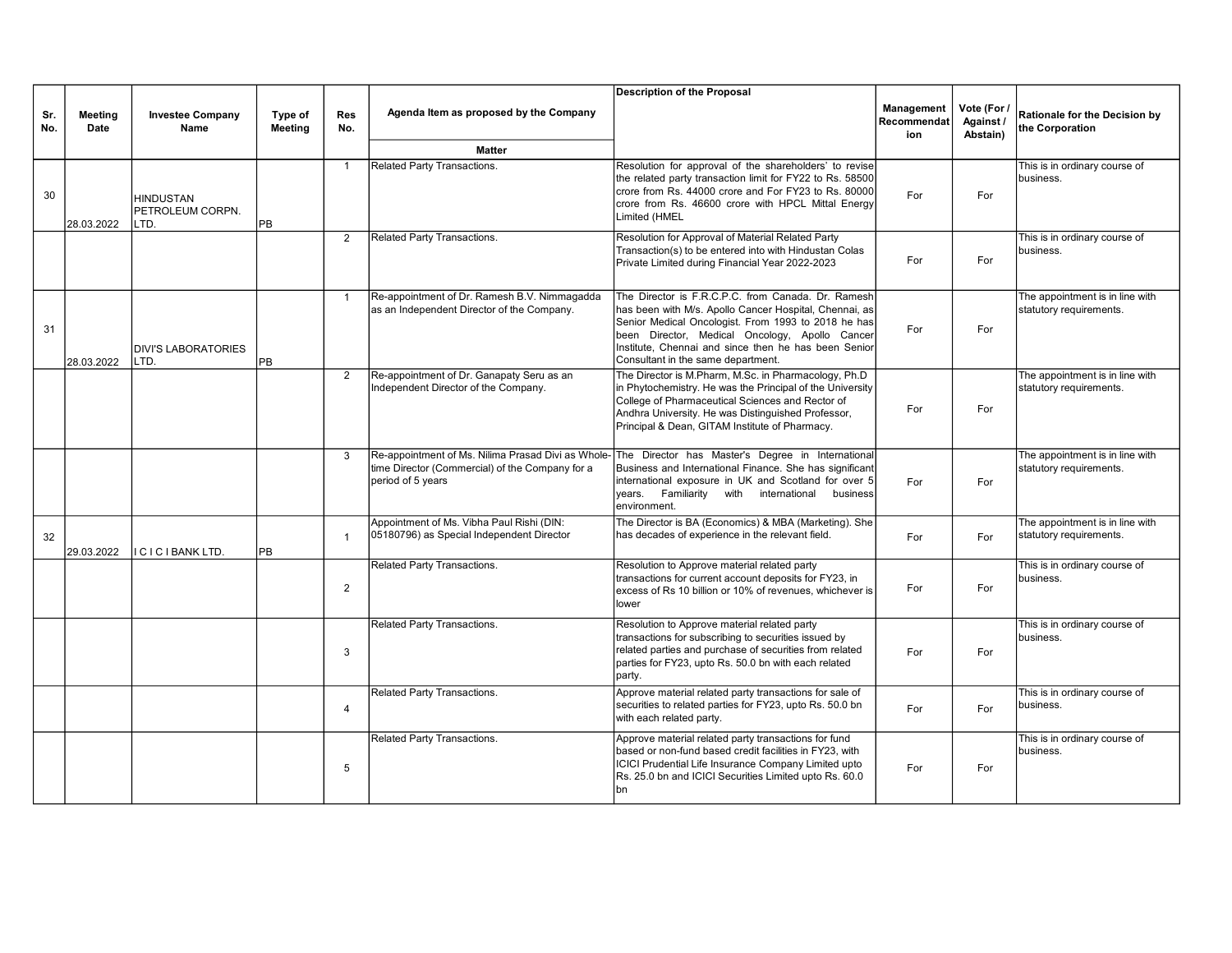|            |                        |                                 |                    |                   |                                                                                 | <b>Description of the Proposal</b>                                                                                                                                                                                                                                                                                      |                                  |                                      |                                                            |
|------------|------------------------|---------------------------------|--------------------|-------------------|---------------------------------------------------------------------------------|-------------------------------------------------------------------------------------------------------------------------------------------------------------------------------------------------------------------------------------------------------------------------------------------------------------------------|----------------------------------|--------------------------------------|------------------------------------------------------------|
| Sr.<br>No. | <b>Meeting</b><br>Date | <b>Investee Company</b><br>Name | Type of<br>Meeting | <b>Res</b><br>No. | Agenda Item as proposed by the Company                                          |                                                                                                                                                                                                                                                                                                                         | Management<br>Recommendat<br>ion | Vote (For /<br>Against /<br>Abstain) | Rationale for the Decision by<br>the Corporation           |
|            |                        |                                 |                    |                   | <b>Matter</b>                                                                   |                                                                                                                                                                                                                                                                                                                         |                                  |                                      |                                                            |
|            |                        |                                 |                    | 6                 | Related Party Transactions.                                                     | Resolution to Approve material related party<br>transactions for undertaking repurchase (repo)<br>transactions and other permitted short-term borrowing<br>transactions for FY23, upto Rs. 40.0 bn each with ICICI<br>Prudential Life Insurance Company Limited and ICICI<br>Lombard General Insurance Company Limited. | For                              | For                                  | This is in ordinary course of<br>business.                 |
|            |                        |                                 |                    | $\overline{7}$    | Related Party Transactions.                                                     | Resolution toApprove material related party transactions<br>of reverse repurchase (reverse repo) and other<br>permitted short-term lending transactions for FY23, upto<br>Rs. 40.0 bn with ICICI Lombard General Insurance<br>Limited                                                                                   | For                              | For                                  | This is in ordinary course of<br>business.                 |
|            |                        |                                 |                    | 8                 | Related Party Transactions.                                                     | Resolution toApprove material related party transactions<br>for availing manpower services for certain<br>functions/activities of the bank for FY23 upto Rs. 12.0<br>bn from I-Process Services (India) Private Limited                                                                                                 | For                              | For                                  | This is in ordinary course of<br>business.                 |
| 33         | 29.03.2022             | H D F C BANK LTD.               | PB                 | $\overline{1}$    | Appointment of Mrs. Lily Vadera as an Independent<br>Director of the Bank       | The Director is M.A (International Relation). She has<br>over 33 years of experience in central banking, and<br>retired as Executive Director from the RBI in October<br>2020.                                                                                                                                          | For                              | For                                  | The appointment is in line with<br>statutory requirements. |
|            |                        |                                 |                    | $\overline{2}$    | Related Party Transactions.                                                     | Resolution to approve related party transactions with<br>Housing Development Finance Corporation Limited<br>(HDFC) for FY23 in excess of Rs 10 billion or 10% of<br>revenues, whichever is lower.                                                                                                                       | For                              | For                                  | This is in ordinary course of<br>business.                 |
|            |                        |                                 |                    | 3                 | Related Party Transactions.                                                     | Resolution To approve related party transactions with<br>HDB Financial Services Limited (HDBFSL) for FY23 in<br>excess of Rs 10.0 bn or 10% of consolidated turnover.<br>whichever is lower.                                                                                                                            | For                              | For                                  | This is in ordinary course of<br>business.                 |
|            |                        |                                 |                    | $\overline{4}$    | Related Party Transactions.                                                     | Resolution To approve related party transactions with<br>HDFC Securities Limited (HSL) for FY23 in excess of Rs<br>10.0 bn or 10% of consolidated turnover, whichever is<br>lower.                                                                                                                                      | For                              | For                                  | This is in ordinary course of<br>business.                 |
|            |                        |                                 |                    | 5                 | Related Party Transactions.                                                     | Resolution to approve related party transactions with<br>promoter group company HDFC Life Insurance<br>Company Ltd. for FY23 in excess of Rs 10.0 bn or 10%<br>of consolidated turnover. whichever is lower.                                                                                                            | For                              | For                                  | This is in ordinary course of<br>business.                 |
|            |                        |                                 |                    | 6                 | Related Party Transactions.                                                     | Resolution To approve related party transactions with<br>promoter group company HDFC ERGO General<br>Insurance Company Ltd. for FY23 in excess of Rs 10.0<br>Ibn or 10% of consolidated turnover, whichever is lower.                                                                                                   | For                              | For                                  | This is in ordinary course of<br>business.                 |
| 34         |                        | 29.03.2022   TATA STEEL LTD.    | <b>PB</b>          | $\mathbf{1}$      | Appointment of Ms. Farida Khambata as an<br>Independent Director of the Company | The Director is MA in Economics, M.Sc. in Business<br>Management & Chartered Financial Analyst. In her last<br>position at IFC she served as the Regional Vice<br>President in charge of operations in East Asia and the<br>Pacific, South Asia, Latin America and the Caribbean.                                       | For                              | For                                  | The appointment is in line with<br>statutory requirements. |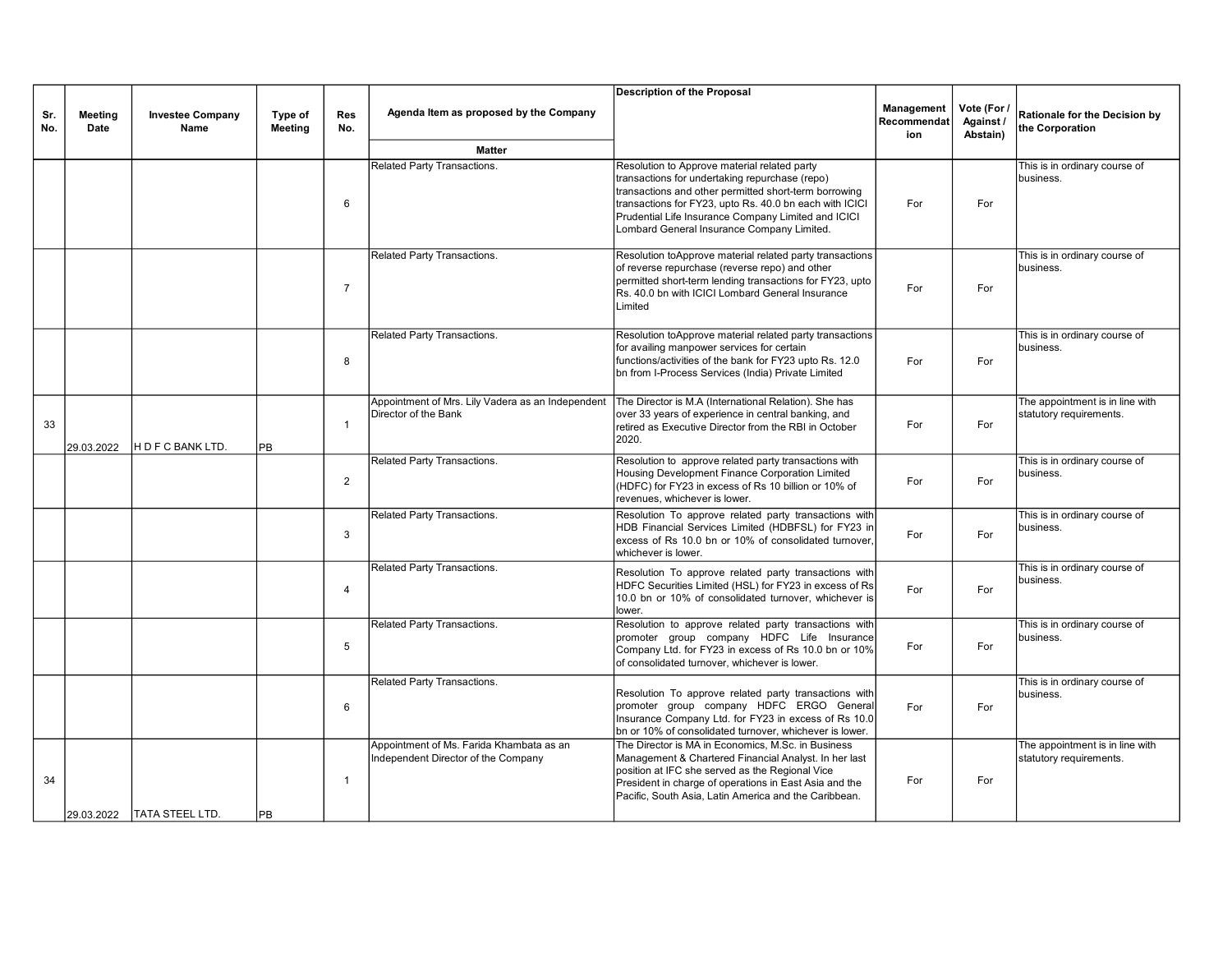|            |                        |                                 |                    |                   |                                                                                   | <b>Description of the Proposal</b>                                                                                                                                                                                                                                                |                                  |                                      |                                                                                                                                            |
|------------|------------------------|---------------------------------|--------------------|-------------------|-----------------------------------------------------------------------------------|-----------------------------------------------------------------------------------------------------------------------------------------------------------------------------------------------------------------------------------------------------------------------------------|----------------------------------|--------------------------------------|--------------------------------------------------------------------------------------------------------------------------------------------|
| Sr.<br>No. | <b>Meeting</b><br>Date | <b>Investee Company</b><br>Name | Type of<br>Meeting | <b>Res</b><br>No. | Agenda Item as proposed by the Company                                            |                                                                                                                                                                                                                                                                                   | Management<br>Recommendat<br>ion | Vote (For /<br>Against /<br>Abstain) | Rationale for the Decision by<br>the Corporation                                                                                           |
|            |                        |                                 |                    |                   | <b>Matter</b>                                                                     |                                                                                                                                                                                                                                                                                   |                                  |                                      |                                                                                                                                            |
|            |                        |                                 |                    | 2                 | Appointment of Mr. David W. Crane as an<br>Independent Director of the Company.   | The Director is BS in International Relations and holds<br>Juris Doctor Degree. He carries with him 13 years of<br>aggregate experience as CEO of three publicly traded<br>energy companies, and over 30 years of experience in<br>the energy sector.                             | For                              | For                                  | The appointment is in line with<br>statutory requirements.                                                                                 |
|            |                        |                                 |                    | 3                 | Re-appointment of Mr. Deepak Kapoor as an<br>Independent Director of the Company. | The Director is B, Com., CA, CS and a Certified fraud<br>examiner. He was the Chairman of<br>PricewaterhouseCoopers (PwC), India. Mr. Kapoor was<br>associated with PwC, India for over 30 years and served<br>as the Managing Director between 2007 and 2010.                    | For                              | For                                  | The appointment is in line with<br>statutory requirements.                                                                                 |
| 35         | 30.03.2022             | <b>SWAN ENERGY LTD.</b>         | <b>EGM</b>         | $\overline{1}$    | Issue of Equity Shares on Preferential Basis.                                     | Resolution to Approve issuance of upto 19,660,000<br>equity shares on preferential basis to certain promoter<br>and non-promoter entities towards conversion of<br>outstanding unsecured loan of Rs 3.2 bn.                                                                       | For                              | For                                  | This is in ordinary course of<br>business to strengthen the capital<br>base of the company                                                 |
|            |                        |                                 |                    | $\overline{2}$    | Alteration of Memorandum of Association.                                          | Resolution to Approve alteration to the Objects Clause<br>of the Memorandum of Association (MoA).                                                                                                                                                                                 | For                              | For                                  | This is in ordinary course of<br>business.                                                                                                 |
|            |                        |                                 |                    | 3                 | Alteration of Articles of Association                                             | Adoption of a new set of Articles of Association (AoA) to<br>align it with the Companies Act, 2013                                                                                                                                                                                | For                              | For                                  | To bring the AoA of the company<br>in confirmity with the companies<br>Act 2013                                                            |
|            |                        |                                 |                    | $\overline{4}$    | Raising of capital.                                                               | Capital raising through Issuance of Equity Shares or<br>Other Convertible Securities.                                                                                                                                                                                             | For                              | For                                  | The resolution aims at<br>strenthening the capital base of<br>the company.                                                                 |
| 36         | 30.03.2022             | <b>UPL Limited</b>              | <b>EGM</b>         | $\overline{1}$    | Appointment of Ms. Naina Lal Kidwai as an<br>Independent Director of the company. | The Director holds Bachelor's degree in Economics,<br>MBA. She has decades of expereince in the relevant<br>field.                                                                                                                                                                | For                              | For                                  | The appointment is in line with<br>statutory requirements.                                                                                 |
|            |                        |                                 |                    | $\overline{2}$    | Related Party transactions.                                                       | Approve related party transactions between UPL Ltd<br>and its subsidiaries; UPL Corporation Ltd, Mauritius and<br>lits subsidiaries: and other subsidiaries and associates/<br>JVs for five years from FY23 to FY27.                                                              | For                              | For                                  | This is in ordinary course of<br>business.                                                                                                 |
|            |                        |                                 |                    | 3                 | Related Party transactions.                                                       | Approve sale/purchase/services transactions between<br>UPL Corporation Ltd, Mauritius and its subsidiaries and<br>other subsidiaries and associates/ JVs for five years<br>from FY23 to FY27.                                                                                     | For                              | For                                  | This is in ordinary course of<br>business.                                                                                                 |
|            |                        |                                 |                    | $\overline{4}$    | Related Party transactions.                                                       | To approve financial support transactions amongst UPL<br>Corporation Limited, Mauritius and subsidiaries, joint<br>ventures and associates carrying out business<br>operations globally in ordinary course, which are part of<br>UPL Limited's consolidated financial statements. | For                              | For                                  | This is in ordinary course of<br>business.                                                                                                 |
|            |                        |                                 |                    | 5                 | To approve buyback of equity shares of the<br>company.                            | The Company is seeking shareholders' approval for<br>buyback of not exceeding 1,25,71,428 equity shares of<br>face value ₹ 2 each by open market acquisition at a<br>price of ₹ 875 per share for a total buyback size not<br>exceeding ₹ 1,100 crores.                           | For                              | For                                  | The reduction in equity base will<br>improve return ratios, optimize the<br>company's capital structure, and<br>increase shareholder value |